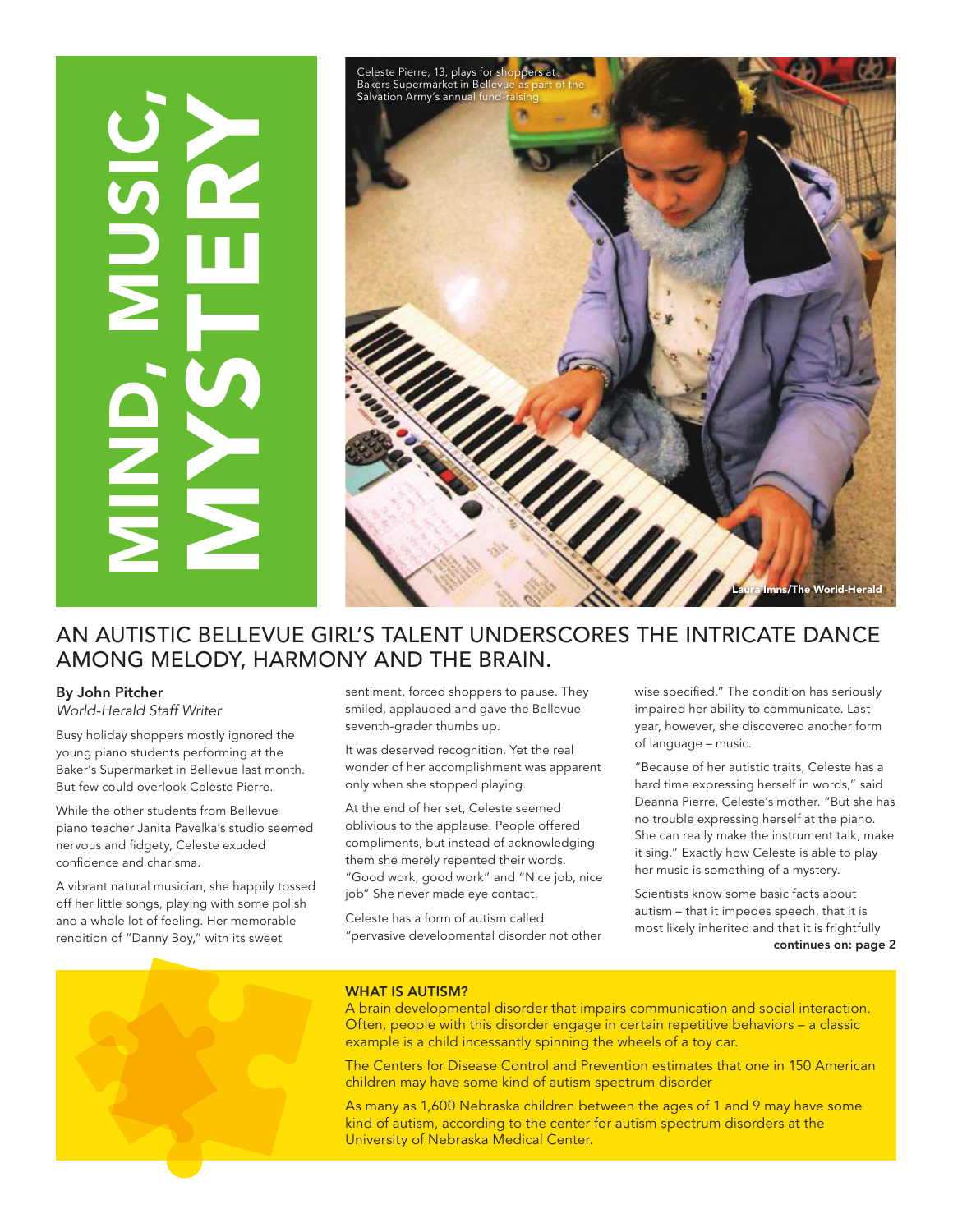# CELESTE: Music frees autistic girl's beautiful soul

#### continued from: page 1

common. The Centers for Disease Control and Prevention estimates that one in every 150 children in America may suffer from some sort of autism spectrum disorder. In Nebraska, as many as 1,600 youngsters between the ages of 1 and 9 may have some form of it.

But experts still don't understand the subtleties and specifics of how the autistic brain works.

"The autism spectrum has an incredibly wide range of skill levels," said Wayne Fisher, a psychologist and director of the Center for Autism Spectrum Disorders at the University of Nebraska Medical Center. "We know that there are some people with autism who have exceptional memories. Some are good at math, and some are gifted at music. We just can't tell you why they have these abilities."

Celeste's parents are equally at a loss to explain their daughter's gifts, especially since she showed few signs of musical talent in early childhood.

Born in Ohio in 1994, Celeste spent the first half of her life moving from place to place as an Air Force brat – her father, Lloyd, retires from the service this week after 20 years as a doctor and flight surgeon. Celeste moved to Germany not long after her first birthday. About a year later she was diagnosed with autism.

"At first we just thought she was going to be a late speaker," said Deanna, her mother."But in the end her speech just never came."

The family returned to the states when Celeste was 4, lived in Bellevue for a few years and then moved to Utah.While there, Deanna decided to enroll Celeste in Suzuki piano lessons.

Suzuki emphasizes ear playing and technical polish at first, with students learning to read music later. But Celeste, who was about 9 at the time, couldn't adjust to Suzuki.

"The Suzuki teacher said, 'I can't teach her because she can't follow instructions,'" Deanna said, "So I thought that was it for piano."

But in 2004, the Pierre family – Celeste is the second of five children – moved from Utah back to Bellevue, and it wasn't long after that that Celeste began showing sure signs of creative talent. At 10 she began using the computer to draw cartoon like pictures. She



*Celeste and her piano teacher, Janita Pavelka, kid around after a lesson.* Laura Imns/The World-Herald

has since used these imaginative renderings to create a storybook journal.

Then she discovered her true gift for piano.

About a year ago, Deanna heard about Pavelka, who was using on unorthodox teaching approach. Her method, which was first developed in Australia, is similar to Suzuki in that it delays note reading.

But the Australian method "Simply Music" – takes a visual approach, rejecting Suzuki's emphasis on technical polish. Students learn the keyboard by visualizing shapes, patterns and sequences.

Celeste, who had already shown a gift for the visual arts, grasped that method.

"The problem with traditional piano methods is that they require students to process too much information at once," Pavelka said. ''They're trying to focus on notation, rhythm, dynamics and technique all at once; and their brains are like pinball machines at tilt. With 'Simply Music' we're focusing on just one thing, which is playing.

Neil Moore, the Australian who invented the "Simply Music" approach, said he didn't create his method with autistic people in mind. But he thinks he knows why it might work for some autistic musicians.

"Traditional music education is very analytical and left-brain oriented, so it emphasizes such things as rending and note values," said Moore, who now lives in California. "My method moves music education to the right hemisphere of the brain, to the creative side where I think music really belongs.

continues on: page 3

#### Noted people with autism spectrum **DISORDERS**

Temple Grandin - author and champion of humane livestock practices.

Vernon Smith - Nobel laureate in economics..

Craig Nicholls - frontman of the Australian garage rock band the Vines.

Heather Kuzmich - fashion model and contestant on reality show "America's Next Top Model."

Richard Borcherds - British Fields Medal.

Tim Page - Pulitzer Prize-winning music critic and author of more than a dozen books.

Jason McElwain - high school basketball player.

Peter Howson - British painter.

Alonzo Clemons - American clay sculptor.

Luke Jackson - author of books about Asperger's Syndrome.

#### Historical figures speculated to have had autism

Albert Einstein - physicist

Glenn Gould - Canadian pianist and famed Bach interpreter

Hans Christian Anderson - author

Bela Bartock - 20th century Hungarian composer

Charles Darwin - naturalist associated with the theory of evolution

James Joyce - author of "Ulysses"

Wolfgang Mozart - 18th Century Australian composer

George Orwell - author

Andy Warhol - American visual artist

W.B. Yeats - poet and dramatist.

Sir Isaac Newton - English physicist and mathematician .

Thomas Jefferson - American Founding Father, the principal author of the Declaration of Independence and the third President of the United States.

Emily Dickinson - 20th century American poet